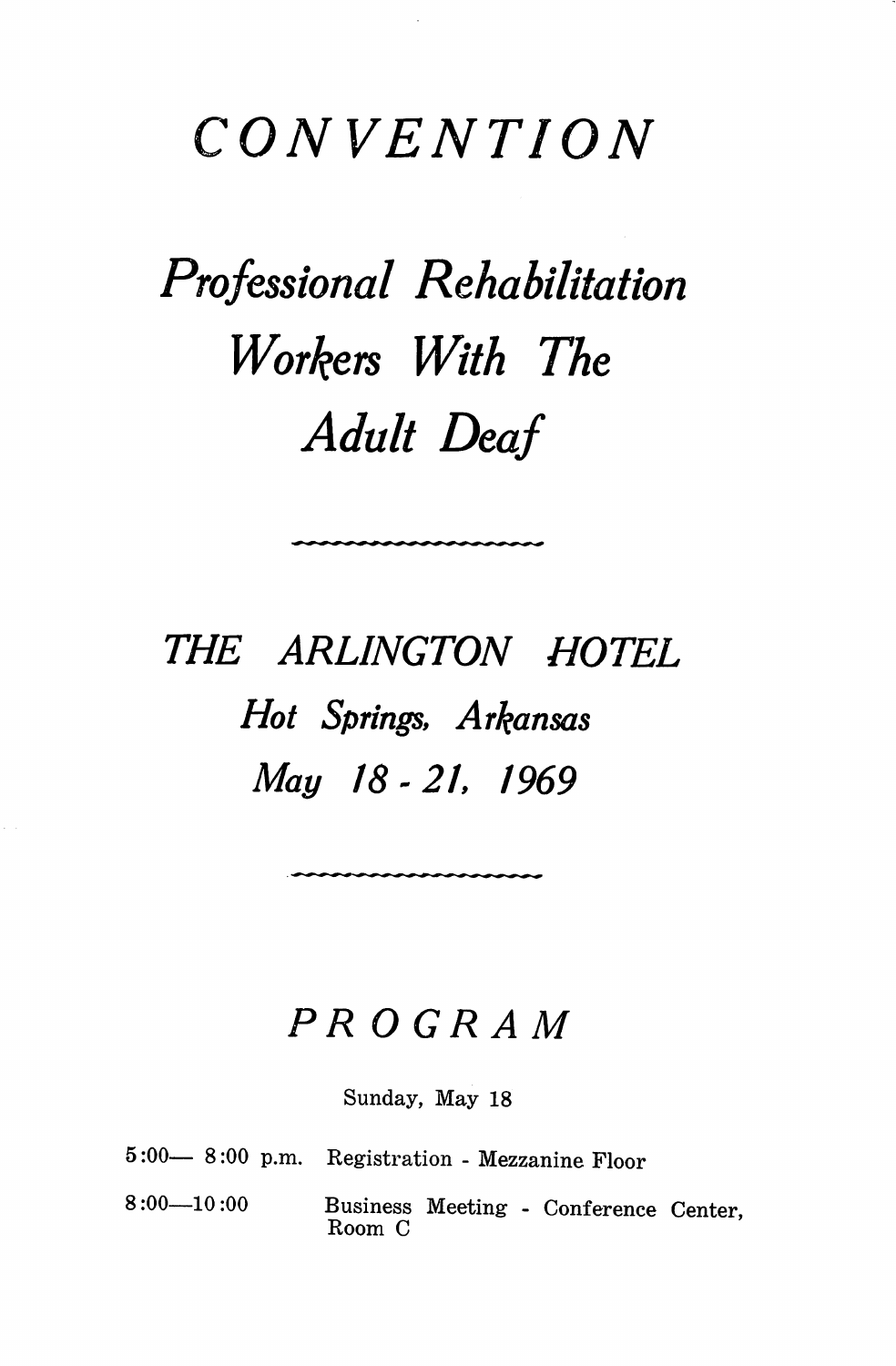$\bar{\alpha}$ 

## Monday, May 19

| $8:00 - 8:30$ a.m. | Registration - Mezzanine Floor                                                                                                                                |
|--------------------|---------------------------------------------------------------------------------------------------------------------------------------------------------------|
| $8:30 - 8:45$      | Welcoming Remarks - Conference Center,<br>Room C<br>Gary Blake<br>President, Professional Rehabilitation<br>Workers with the Adult Deaf                       |
| $8:45 - 12:15$     |                                                                                                                                                               |
|                    | Conference Center, Room C<br>Chairman, Thomas A. Mayes<br>Director, Mott Foundation Children's<br>Health Center, Flint, Michigan                              |
| 8:45               | Gallaudet College<br>Bernard L. Greenberg<br>Director of Admission, Gallaudet<br>College, Washington, D. C.                                                   |
| 9:30               | National Technical Institute for the Deaf<br>D. Robert Frisina<br>Vice President, Rochester Institute of<br>Technology, Rochester, New York                   |
| 10:15              | Coffee                                                                                                                                                        |
| 10:30              | <b>Higher Education in Regular Institutions</b><br>Stephen P. Quigley<br>Professor of Special Education,<br>University of Illinois, Urbana, Illinois          |
| 11:15              | Panel Discussion and Audience<br>Participation                                                                                                                |
| $12:15 - 1:30$     | Lunch                                                                                                                                                         |
| $1:30 - 5:00$      |                                                                                                                                                               |
|                    | Conference Center, Room C<br>Chairman, William N. Craig<br>Associate Professor of Special<br>Education, University of Pittsburgh,<br>Pittsburgh, Pennsylvania |
| 1:45               | Delgado College<br>Douglas O. Wells<br>Assistant Administrator, Delgado<br>College, New Orleans, Louisiana                                                    |
| 2:15               | Seattle Community College<br>Gerry M. Brockey<br>Rirector of Federal Affairs and                                                                              |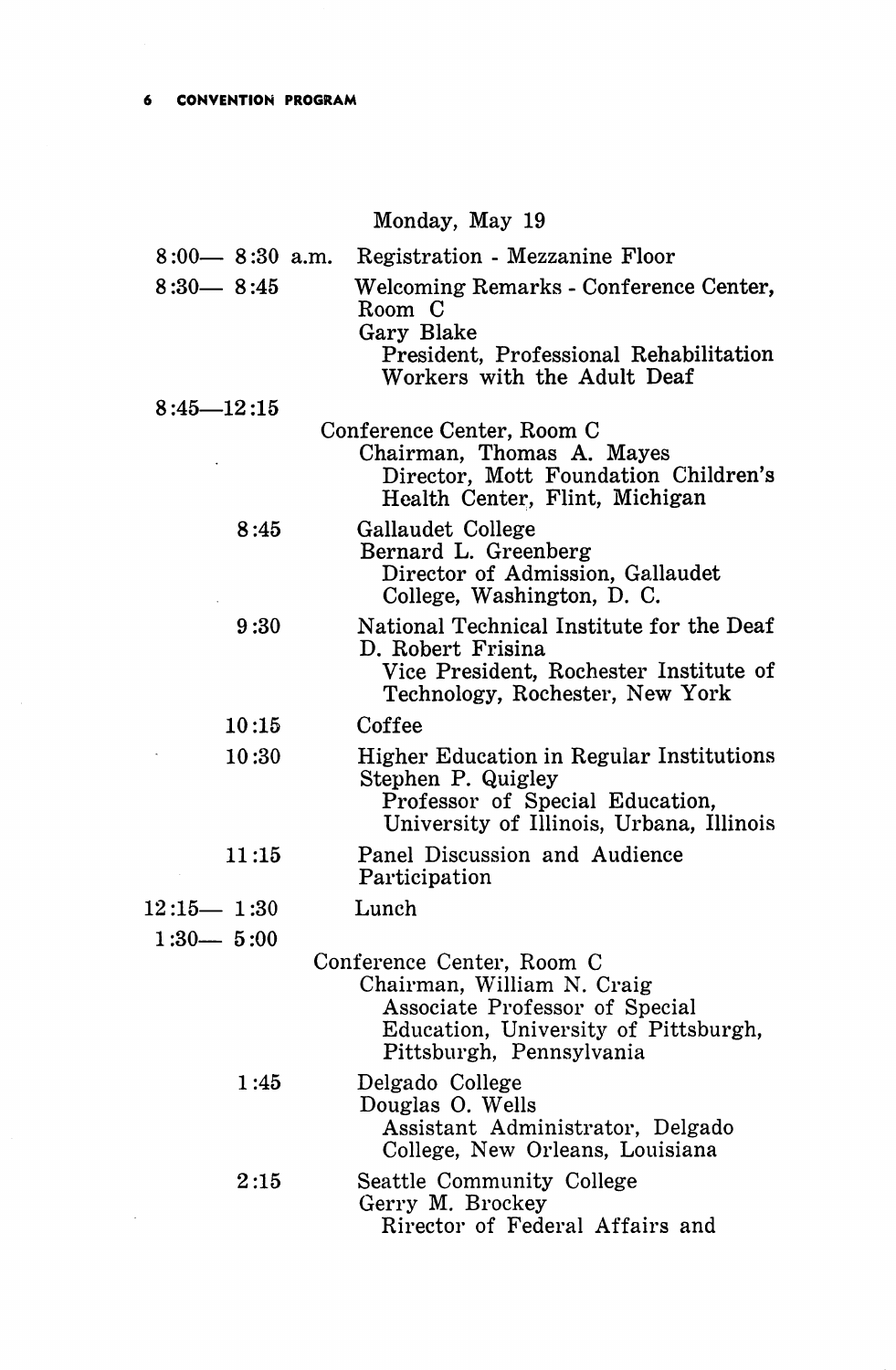$\hat{\boldsymbol{\beta}}$ 

|                | Special Grants, Seattle Community<br>College, Seattle, Washington                                                                                                                                                |
|----------------|------------------------------------------------------------------------------------------------------------------------------------------------------------------------------------------------------------------|
| 2:45           | St. Paul Technical Vocational Institute<br>Gerhard W. Nelson<br>Coordinator of Student Services, St.<br>Paul Technical Vocational Institute,<br>St. Paul, Minnesota                                              |
| 3:15           | American School for the Deaf<br>Edmund B. Boatner<br>Superintendent, American School for<br>the Deaf, Hartford, Connecticut                                                                                      |
| 4:00           | Panel Discussion and Audience<br>Participation                                                                                                                                                                   |
| $6:00 - 7:00$  | Free Cocktail Hour: Courtesy of<br>Arlington Hotel                                                                                                                                                               |
| $7:00 - 8:30$  | Banquet - Conference Center, Room C                                                                                                                                                                              |
| $8:30 - 10:00$ | Keynote Speech<br>William M. Usdane<br>Chief, Division of Research Grants<br>and Demonstration, Rehabilitation<br>Services Administration, Washington,<br>D. C.                                                  |
|                | Tuesday, May 20                                                                                                                                                                                                  |
| $8:30 - 11:30$ |                                                                                                                                                                                                                  |
|                | Conference Center, Room C<br>Chairman, Sal DeFrancesca<br>Clinical Director, Rehabilitation<br>Program for the Deaf and Hard of<br>Hearing, Jewish Employment and<br>Vocational Services, St. Louis,<br>Missouri |
| 8:30           | <b>Psychiatric Services</b><br>John D. Rainer<br>Chief of Psychiatric Research, New<br>York State Psychiatric Institute, New<br>York, New York                                                                   |
| 9:00           | Community Rehabilitation Services<br>Herbert L. Pickell, Jr.<br>Executive Director, Counseling &<br>Communicty Services Center for the<br>Deaf, Pittsburgh, Pennsylvania                                         |